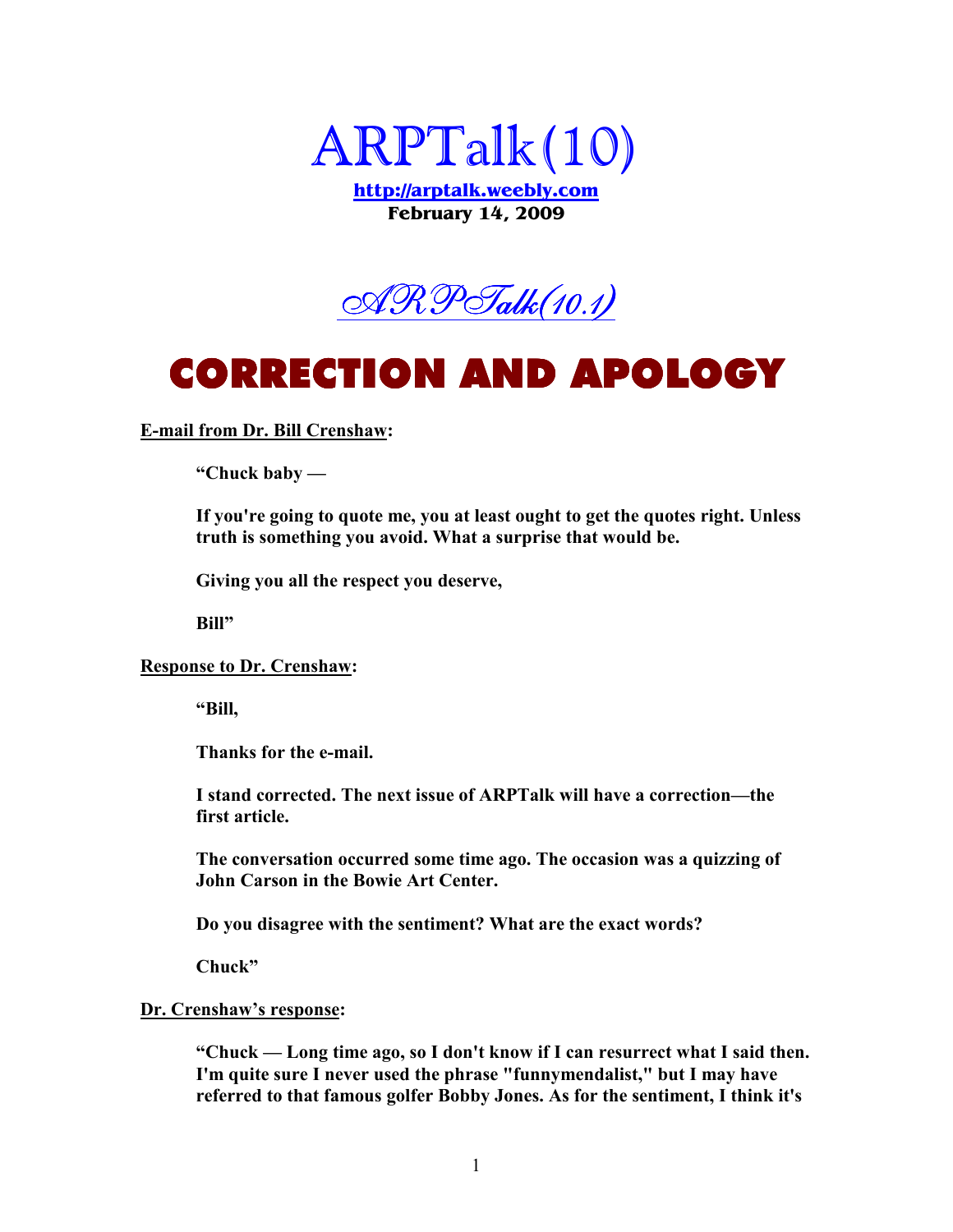**fair to say that you, I, and most everyone connected with the college are concerned about Erskine's future.** 

**Bill"** 

**Obviously, Dr. Crenshaw and I remember the incident differently. Indeed, it was a long time ago. I am sure I misheard him.** 

**Dr. Crenshaw, I apologize. I apologize for the "funnymentalist" remark that I attributed to you. I stand corrected. We at ARPTalk work to get it "right." Thank you for drawing my attention to this matter.**

Charles W. Wilson

**(continue to the next article)**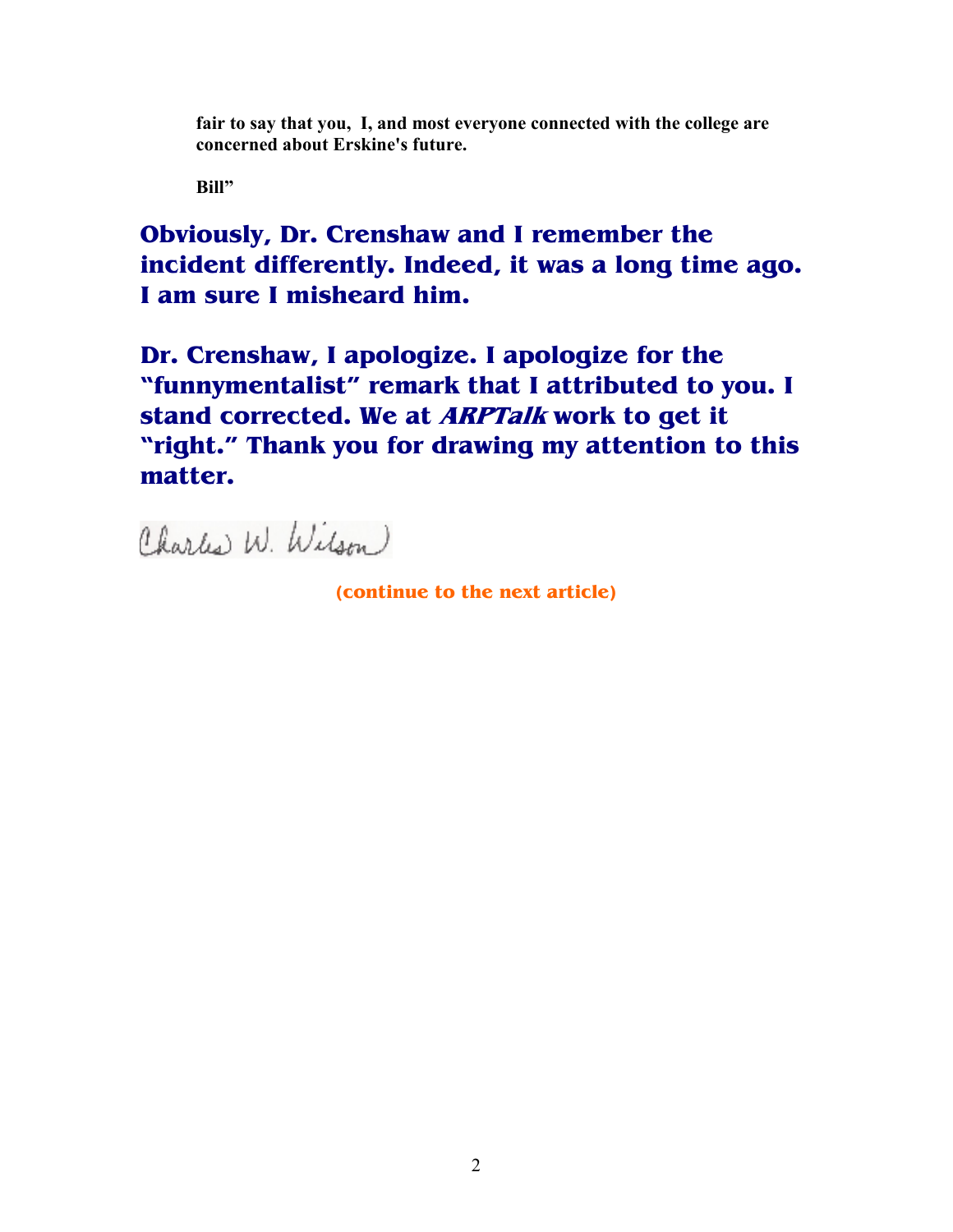$\mathscr{A}\mathscr{R}\mathscr{P}\mathscr{T}$ alk $(10.2)$ 

**EDITOR'S COMMENTS: Some ARPTalk readers don't seem to know what full-blown UNIVERSALISM looks like. The following from a PC(USA) minister gives the readers of ARPTalk an opportunity to examine the incredible exegesis of one who has abandoned the inerrant Scriptures of the Bible for the idolatry of self-authority. Most of us in ARPdom live in a sheltered world of Truth. This article will blow the roof off your shelter.** 

**After you have read this article, answer this question: Why does the ARPC continue to have any kind of frateral relationships with the PC(USA)?** 

**This sermon is found at the website of The Presbyterian Church of Lawrenceville** 

**(**http://www.pclawrenceville.org/sermons/2008/sermon\_2008\_06\_01.html**), a PC(USA) congregation in Lawrenceville, NJ. There is also an audio link at the website for you who have the stomach to listen to such evil. Ugh! Say, didn't the Apostle Paul warn the Ephesian elders about "savage wolves" not sparing the flock of God?** 

Charles W. Wilson

### SARVA DHARMA SAMA NATVA

**1 Peter 2:4-10, John 14:1-14** 

**Wow, it's such a pleasure and an honor for me to be here among you, to be blessed by this worship–by that music–to see so many colleagues and friends from former lives and from this life, now. To count on Catherine and Jeff and Will and neighbors and friends. Disciples of Jesus together.** 

**Well, here's a week in the religious life at The Lawrenceville School–a week from last fall:** 

**On Sunday evening, Greg Jones, a Baptist preacher and our Hallelujah Chaplain– tall, dark, regal–preaches a sermon called** *Standing on Tiptoes***. And he has our students standing on their tiptoes looking for God's love that is coming their way and he has the students singing and clapping and swaying in praise–in praise of that loving God.**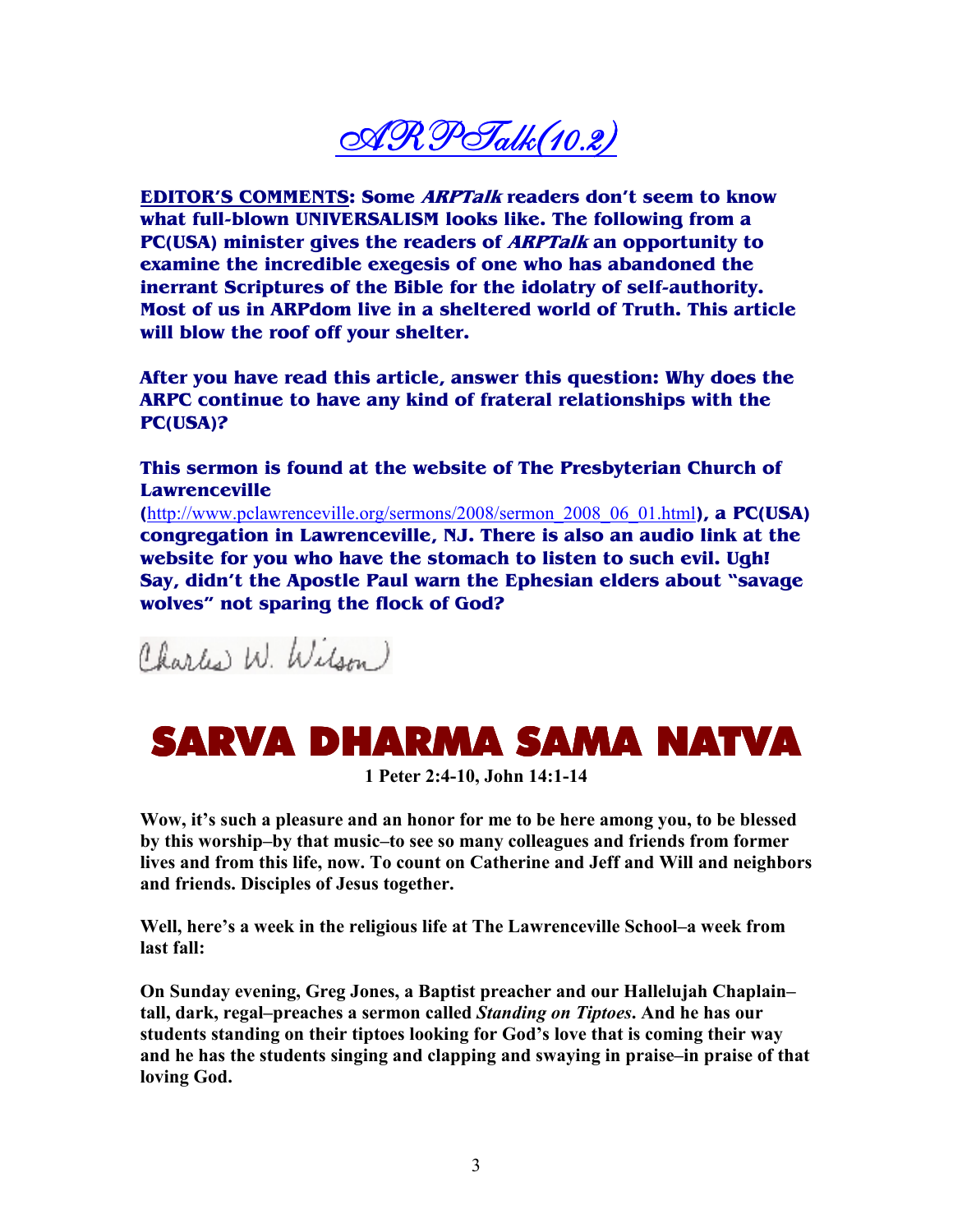**On Monday evening students come into the Chapel, slip off their shoes, and quietly take their places on Zen cushions. Phil Jordan, the Chair of the Religion and Philosophy Department who spent four years living in a Zen Monastery, leads the ZaZen, or sitting mediation. We begin with a chant, and then chimes. Incense is lit. We bow to one another, focus and breathe.** 

**Wednesday morning at 7:30: students come for Holy Communion from the Episcopal** *Book of Common Prayer***–some sleepy eyed and still in their pajamas, some showered and ready for the day. We break the bread and take the cup.** 

**Wednesday evening is the Hindu puja–a puja to Lord Krishna. There is worship to Brahman, who is omnipresent, omnipotent and omniscient. There is a reading from the Bhagavad Gita: Krishna's wisdom. We practice darsan, which is moving our fingers over a lit candle and touching our eyes to let the light of God into each of us. We share Prasad: hot and spicy treats offered to Krishna, and then enjoyed by all.** 

**It is Sukkot. The beginning of Sukkot this week–the Jewish festival of booths, the feast of the harvest. The Jewish students welcome everybody into their Sukka–I think you have one here–ours is built with corn stalks around a grove of hemlocks by our chapel. There are special prayers for Sukkot. We each have a lulav–a willow branch–in one hand, and an etrog–that's a citrus type of fruit–in another. And we wave them in praise of the God of creation. And then Domino's pizza is delivered to the Sukka.** 

**On Friday at noon Muslim students gather in our mosque for Jummuah Prayers: "Allah Waback Allah…." It is Ramadan. The students are fasting and will gather again at sundown to break the fast with dates and raisins.** 

**Sunday there is Catholic Mass celebrated with our priest, Father Javier Diaz. Originally he comes from Columbia, and this day he celebrates the mass in Spanish–a bit of home for our students for whom Spanish is their first language and a bit of a boost for our students who are hoping for Spanish to be their second language.** 

**And on a given week, there might be a Quaker meeting; or a Universalist Unitarian gathering. There might be Taize worship or Kripalu Yoga, which for no apparent reason attracts our football players. Astonishing to see those bug solid guys attempt yoga position.** 

**Gow you might be asking, right about now, "What in tarnation is going on in that school next door, and why?" You might ask me, as I sometimes ask myself, "How did a nice Methodist minister–a Christian disciple–end up in a yoga position herself? Or how did I end up buying prayer rugs in Brooklyn, or Prasad, the Hindu Holy food, in Edison?" Well, at The Lawrenceville School we believe that the exploration of the religious and spiritual dimension of life is an essential component of our students' education. We believe for them to be citizens and leaders of our**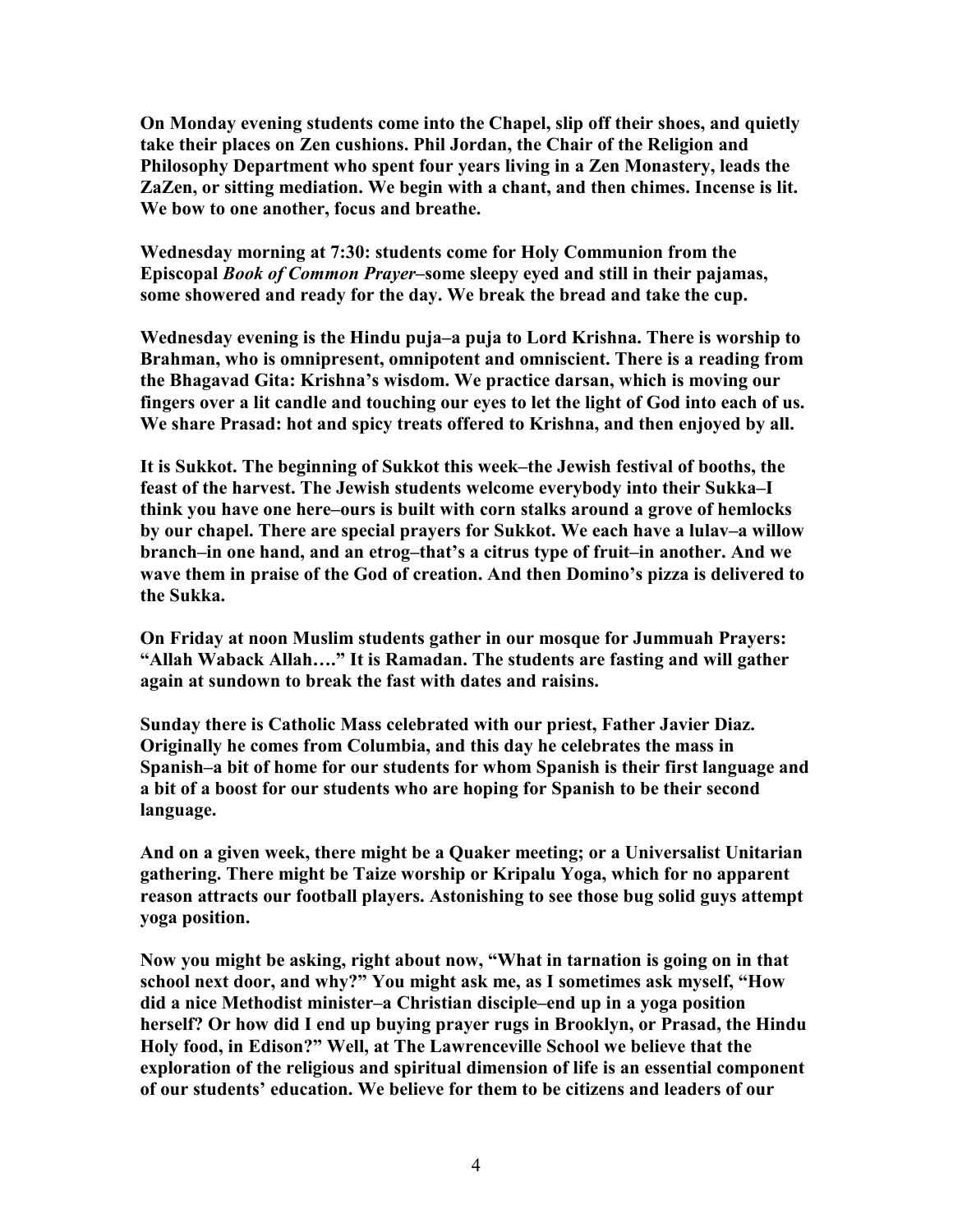**global village, they need to have the opportunity to develop understanding and respect for practices different than their own. We want them to be committed to their own faith, and we want them to be committed to learn about other faiths–to learn from each other. They have to go to Chapel twice a term, whether they want to or not!** 

**So what happens for me when a minister like me bumps up against a text like the one appointed today from the gospel of John? "I am the way, the truth and the life.**  No one comes to the Father except through me." No one? No one? Does that mean **the Hindu can't reach Brahman? Or the Buddhist Bodhi satva? What does it mean for those who practice Judaism right here? Or for the Muslim who holds Jesus dear**  as a prophet? "I am the way the truth and the life. No one comes to the Father except through me." No One? No One? What do we do with a text like this in a **world like ours? What do we do with a text like this in a world like ours?** 

**Gow up at Union Seminary, where Jeff and I were both students, the Bible classes were, hands down, the most rigorous and demanding. We were taught to study the texts, closely, thoughtfully, carefully, seriously. Some of us, like Jeff, were taught to study the texts in the original language: in the Hebrew and the Greek. We were taught to determine the date of the text and the writer. The place a particular passage has within its historical context. And for most of us, this Biblical study was a labor of love, and gave us enormous joy–a big part why we were there.** 

**Here is some of what we learned about the Gospel of John. That John cared deeply about who Jesus was and described Jesus in the most beautiful language he could imagine: "In the beginning was the Word, and the Word was with God, and the**  Word was God." No shepherds come to the stable in John. No stars or angels to **herald the birth. Words alone describe the birth of Jesus: "And the Word became flesh and dwelt among us, full of grace and truth."**

**And here is something else we learned: that John cared deeply about who Jesus was, yes, but also about who Jesus is to us. And so with language and imagination, again, John creates the great I AMs:** 

**I am the bread of life. I am the light of the world. I am the good shepherd. I am the resurrection and the light. I am the true vine. I am the way, the truth, and the life.** 

**These are all precious descriptions of Jesus to those of us who practice Christianity. "I am the way, the truth, and the life. Go one comes to the Father except through me."**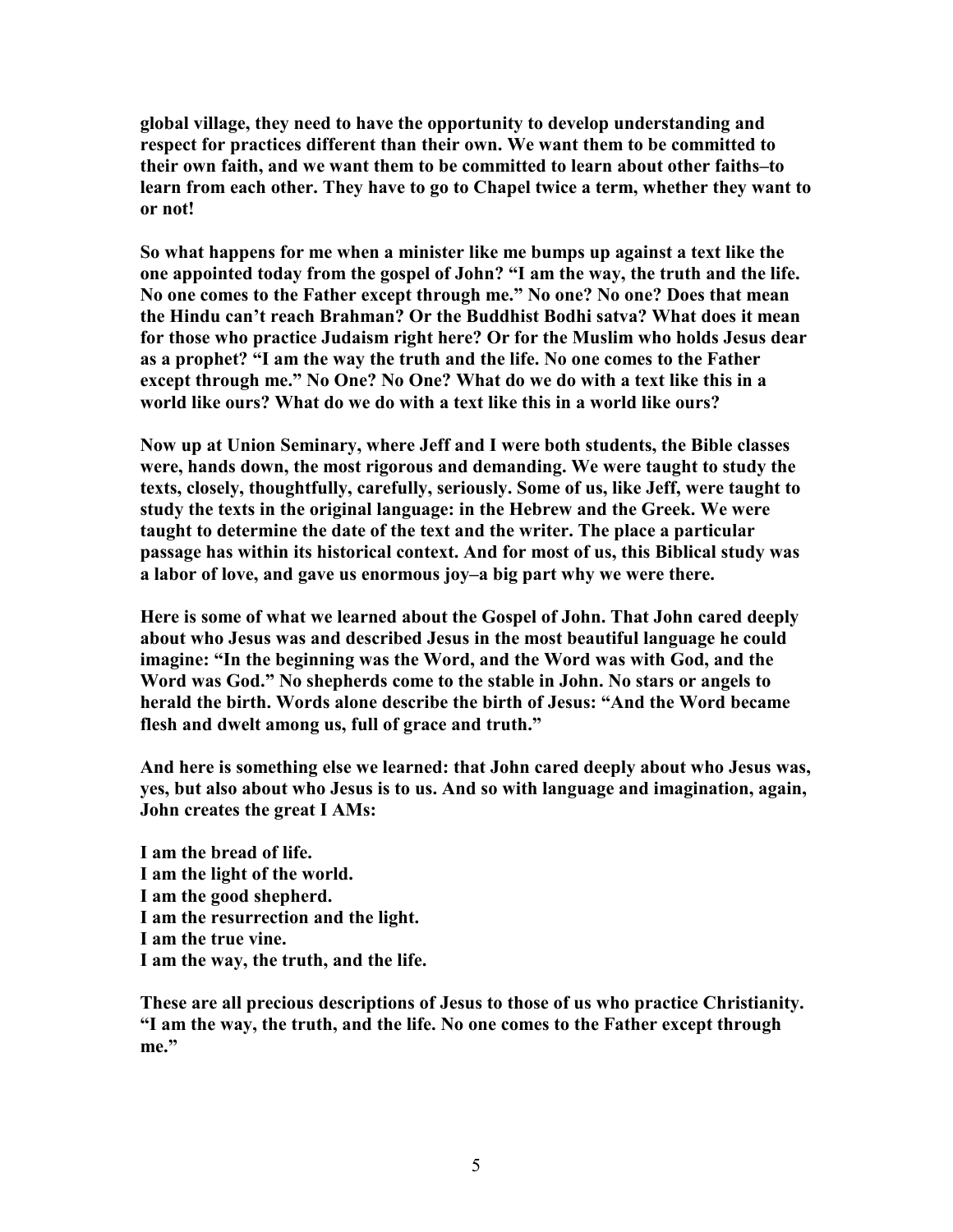**Here is something else we learned: that because John's gospel was written at the end of the first century John's gospel is fraught with anti Semitism which is simply wrong. And that because John's gospel was written at the end of the first century and John is trying to encourage Christians in the face of persecutions, there are phrases like: "Go one comes to the Father except through me." It's like a coach revving up a team before a big challenge, "We're # 1! We're the one and only! Let's go get 'em! Go one but us!" Important for the game on that day perhaps, but maybe not for all days–for our day.** 

**"I am the way the truth and the life"–yes. "Go one comes to the Father except through me"–maybe for those first century Christians. Maybe. Maybe not. Maybe not for the twenty-first century Christians.** 

**And lastly, one other little learning from heart of John's gospel. Served up to us as if on a silver tray: the reality of God's love for us. Two hundred and eighty two times, John refers to this great love. We know–Raymond Brown made us count them. At the heart of John's Gospel–at the heart of "the way, the truth, and the life"–in John's gospel is God's love for each of us and all of us together. And our capacity as a result to love neighbor as self. That great love divine, all loves excelling, beckons us to reach out and to love all our neighbors! And in our global village our neighbors are people of all faiths, and our love is filled with respect and understanding because we are Christians. Our love is open and ready for reciprocity because we are followers of Jesus. We have decided to follow Jesus. That great love divine, all loves excelling has an equal regard for all faiths; a love for our own faith; a commitment to who we are as Christians; and an equal regard to the faiths of others.** 

**Gow I'd like to ask you to look at your bulletin. Take a look at your sermon, where**  it says, "Sermon." And I would like you to just take a look at that. Now look up at **me. Will you repeat\* after me, please: Sarva.** *Sarva***. Dharma.** *Dharma***. Sarva.** *Sarva***. Dharma.** *Dharma***. Sarva Dharma.** *Sarva Dharma***. Sarva Dharma.** *Sarva Dharma.* **Sarva Dharma Sama.** *Sarva Dharma Sama.* **Sarva Dharma Sama.** *Sarva Dharma Sama.* **Sarva Dharma Sama.** *Sarva Dharma Sama.* **Sarva Dharma Sama Gatva.**  *Sarva Dharma Sama Natva.* Sarva Dharma Sama Natva. *Sarva Dharma Sama Natva.* **Sarva Dharma Sama Gatva.** *Sarva Dharma Sama atva.* **Sarva Dharma Sama Natva.** *Sarva Dharma Sama Natva***. So well done!** 

**This is Gandhi's principle of equal regard for all faiths. Gandhi, as you know, was a practicing Hindu who read the sacred texts of all faiths, and for whom the teachings of Jesus were of utmost importance. The teachings of Jesus, our Jesus guided Gandhi every day of his life.** 

Sarva Dharma Sama Natva. Come, my way, my truth, my life. Guide us to an equal regard for all faiths. Sarva Dharma Sama Natva. Christ is made a sure foundation **to create a faith in us that frees us to love our neighbors–love that is divine and allexcelling. They will know we are Christians by our love.**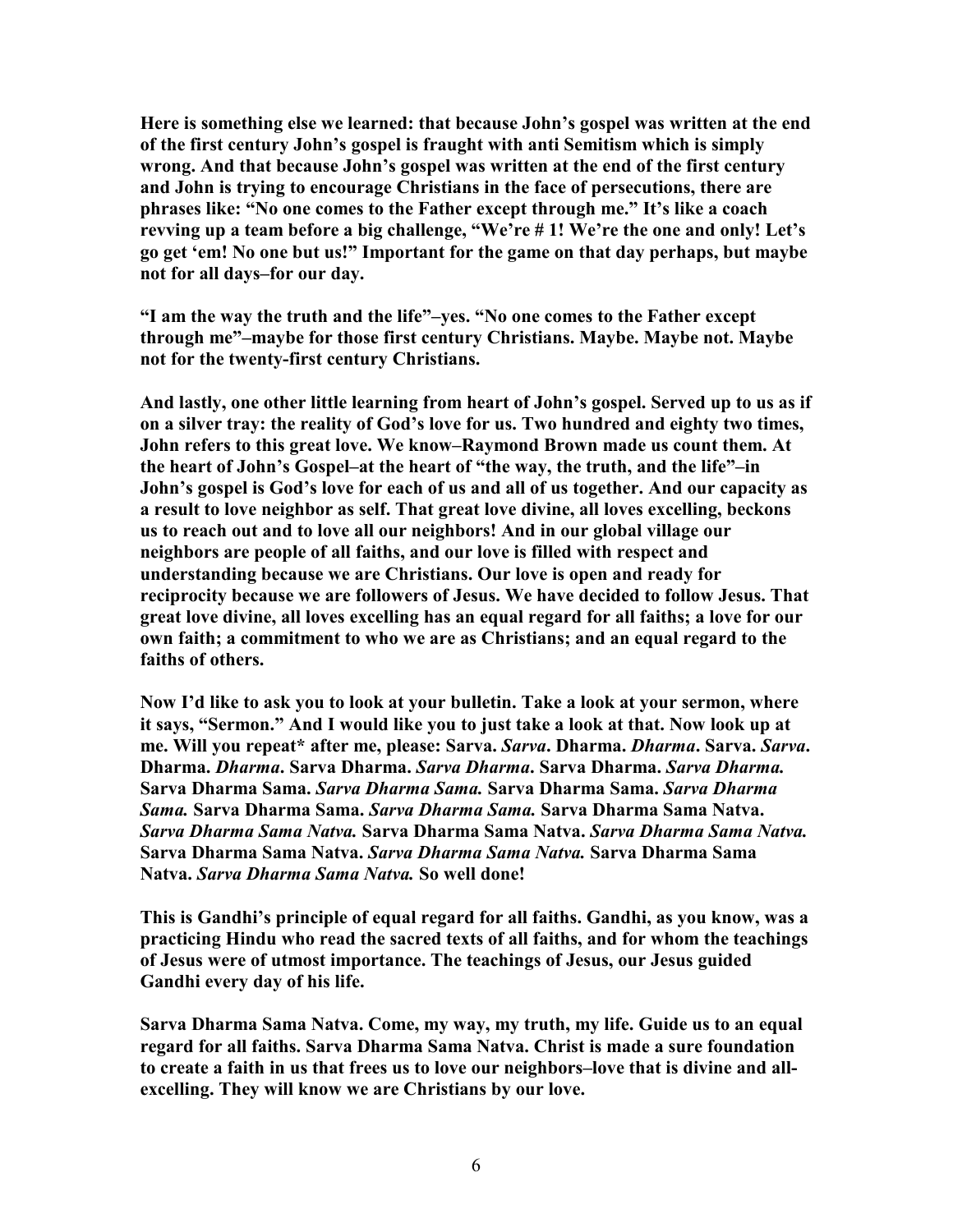**Sarva.** *Sarva.* **Dharma.** *Dharma.* **Sama.** *Sama.* **Gatva.** *atva.* **Sarva Dharma Sama Natva. Sarva Dharma Sama Natva.** 

**Amen.** 

*\*Italics indicate congregational response.* **June 1 , 2008 The Reverend Sue Anne Steffey Morrow** 

**(continue to the next article)**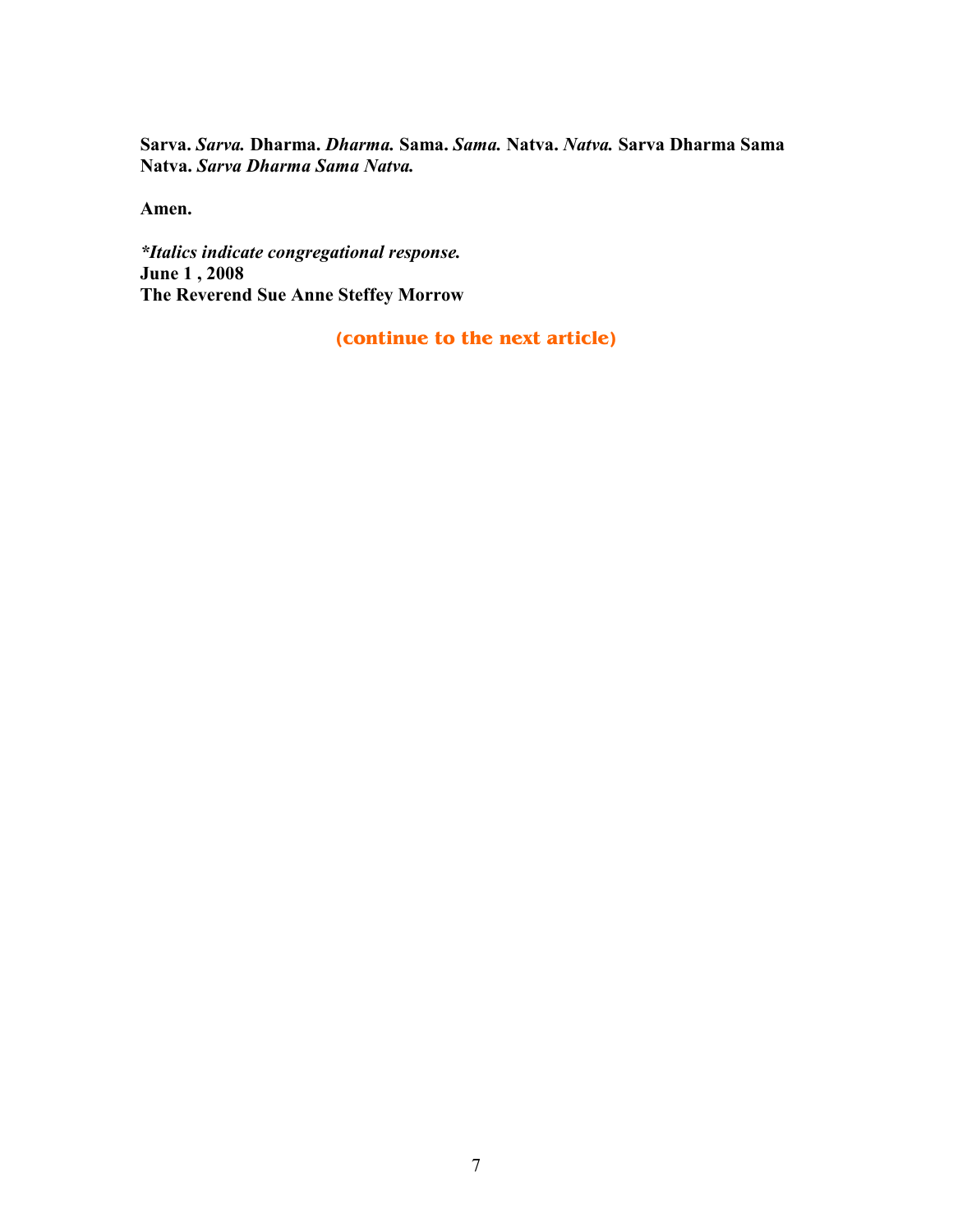$\mathscr{A}\mathscr{R}\mathscr{P}\mathscr{T}$ alk $(10.3)$ 

**EDITOR'S COMMENTS: What on earth!?! Last year the PC(USA) lost more people than the ARPC has members. The exodus continues! Once again, for my brothers who want to maintain cordial relationship with the PC(USA): WHY? Doesn't the Bible say that we are to shun the "works of darkness?"** 

**This is Universalism gone to perversion! In the words of the calypso song of my youth: "How low can you go?"** 

Charles W. Wilson

# WHAT IS A CHRISTIAN, PRESBYTERIAN, METHODIST, LESBIAN, BUDDHIST, UNITARIAN WEDDING CEREMONY?

**Presbyterian News Service August 13, 2008** 

### **Pittsburgh minister headed back to court over same-sex wedding ceremony**

*Re-trial for Janet Edwards set after original charges were dismissed*

**by Evan Silverstein Presbyterian News Service** 

**LOUISVILLE — The Rev. Janet Edwards, a Presbyterian minister in Pittsburgh, is headed back to church court later this year for conducting a marriage ceremony for two women even though charges against her for performing the nuptials were dismissed in 2006.**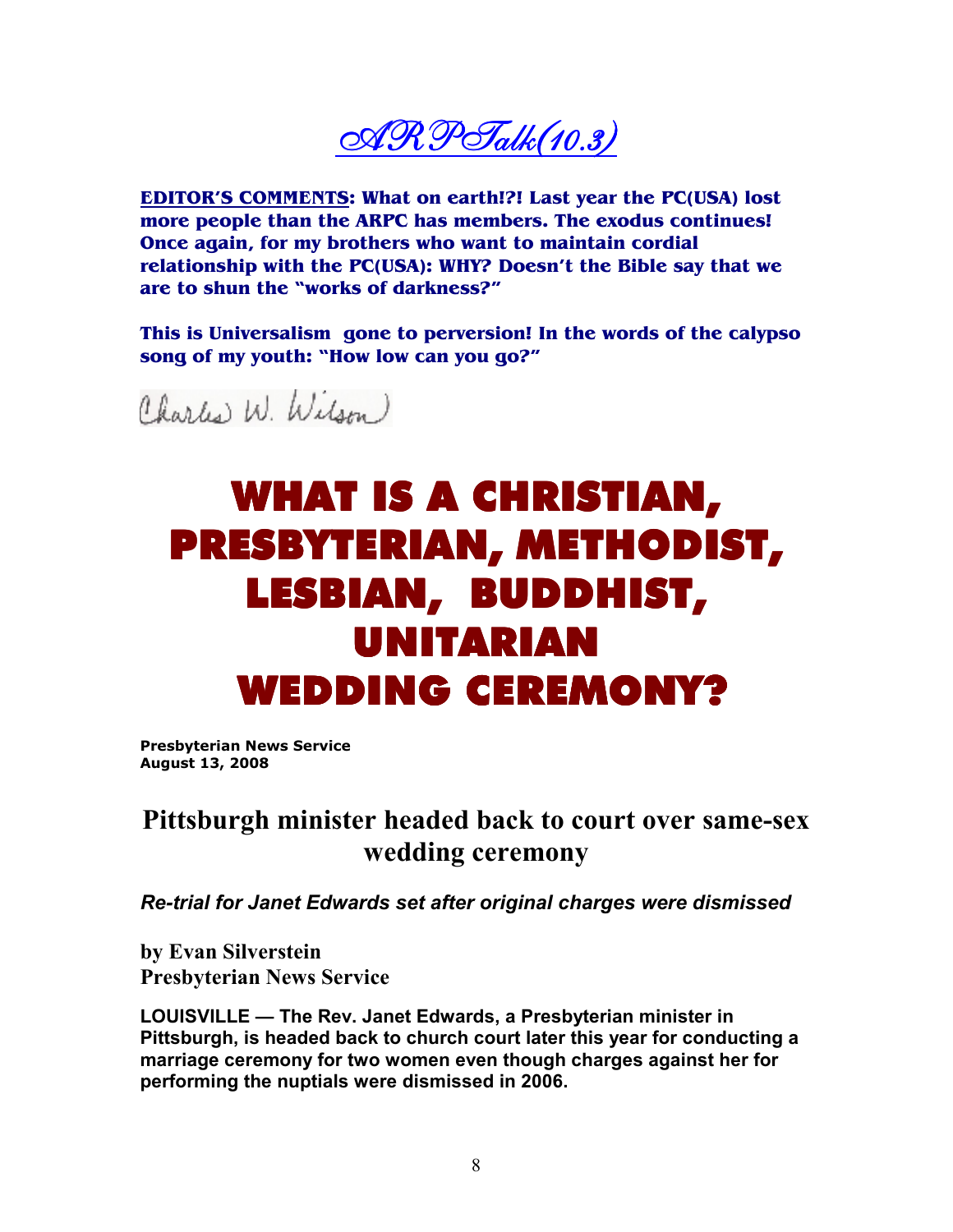**Edwards, a parish associate at the interdenominational Community of Reconciliation, will face two charges when she goes before the Permanent Judicial Commission (PJC) of Pittsburgh Presbytery on Oct. 1. The two charges against her allege that Edwards knowingly acted in defiance of her ordination vows and of the Presbyterian Church (U.S.A.)'s Constitution by performing the ceremony.** 

**"This has been a very long journey," Edwards told the** *Presbyterian News Service***.** 

**Edwards has never denied officiating at the June 2005 marriage ceremony of Brenda Cole and Nancy McConn, who reside near Wheeling, WV.** 

**The PC(USA)'s** *Book of Order* **defines marriage as between a man and a woman, and church courts have ruled that Presbyterian ministers may not utilize the denomination's marriage liturgy in same-sex ceremonies.** 

**Edwards has steadfastly argued that there is no prohibition on same-sex wedding ceremonies in the PC(USA) because the courts have said clergy "should not" conduct them — language she believes is advisory, not binding.** 

**The Rev. James C. Yearsley, a Presbyterian minister who is currently serving in Florida, filed a complaint against Edwards shortly after she performed the lesbian marriage, only to see the charges against her dismissed on a technicality in November 2006. The presbytery PJC ruled that an investigating committee filed charges against Edwards after its deadline for doing so.** 

**Yearsley submitted a new grievance against Edwards in February 2007. Seven other PC(USA) ministers and six elders from Texas, North Carolina, Illinois, Pennsylvania and Washington state signed on to the new complaint, joining Yearsley as "co-accusers."** 

**One of the co-accusers, the Rev. L. Russ Howard, eventually withdrew his name from the complaint after the congregation where he's a pastor left the PC(USA) for the Evangelical Presbyterian Church.** 

**A Pittsburgh native, Yearsley has been pastor of Village Presbyterian Church in Tampa, FL, since February 2006. When he filed his original complaint against Edwards he was serving as pastor at Mt. Hope Community Church, a Presbyterian congregation in suburban Pittsburgh.**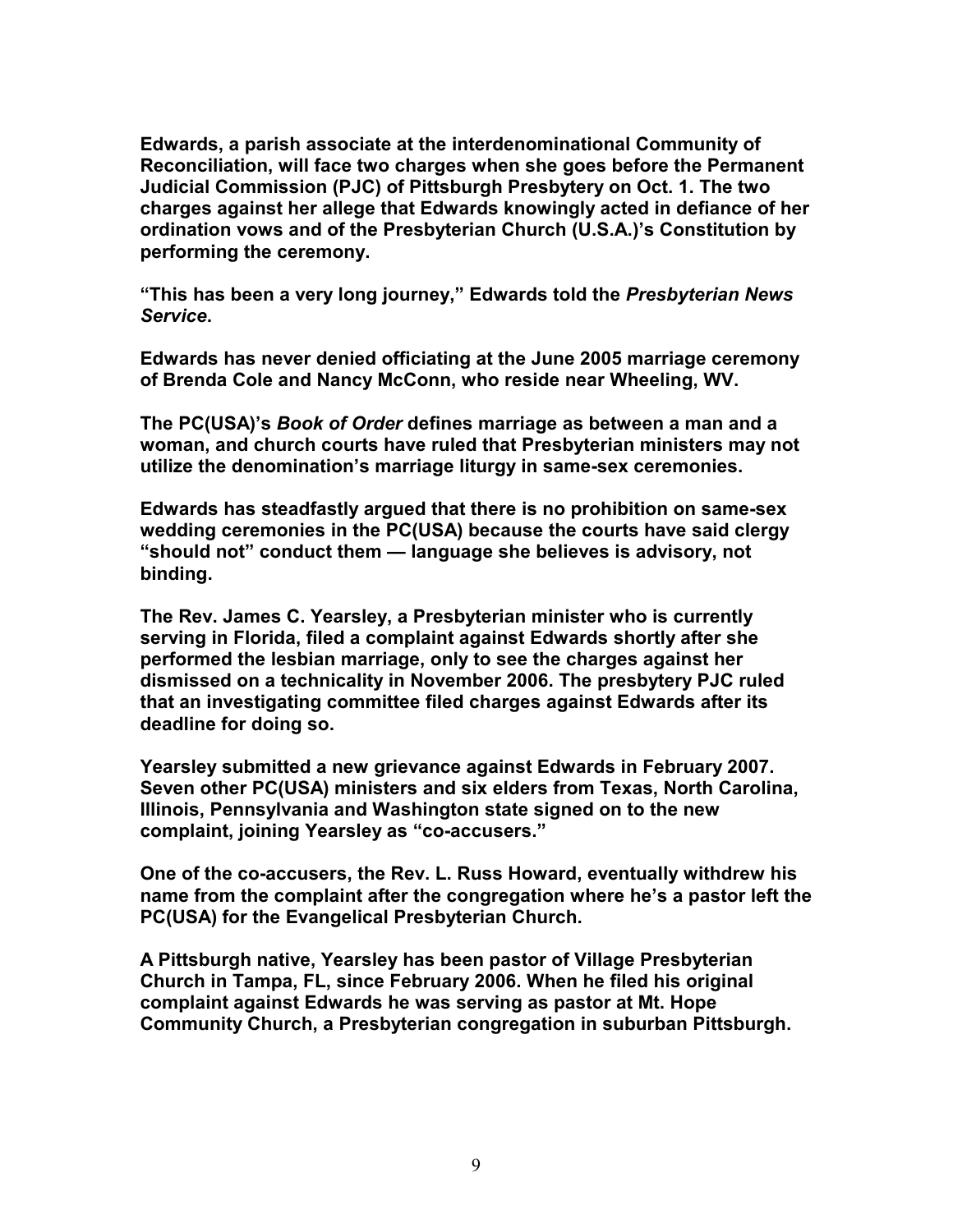**In the new complaint the church leaders accused Edwards of acting in "willful and deliberate violation of her ordination vows" as stated in the**  *Book of Order* **by performing the same-sex wedding ceremony of Cole and McConn.** 

**McConn, a longtime Presbyterian and former member of Dallas Presbyterian Church in Dallas, WV, currently worships at a Unitarian congregation. Cole was raised Methodist but now is a practicing Buddhist.** 

**Yearsley and the co-accusers also contend that Edwards performed a marriage ceremony that was "heretical and apostate" in that it was "contrary to the Word of God and the Book of Confessions by expressing Buddhist doctrine anathema to the Christian faith."**

**Edwards, who was ordained by Pittsburgh Presbytery in 1977, and served as its moderator in 1987, said she does not believe she violated her ordination vows or the denomination's constitution by marrying the two women.** 

**Edwards, a direct descendant of legendary Puritan theologian Jonathan Edwards, could face a number of punishments, including removal from ordained ministry, if she's convicted.** 

**The charges against Edwards follow another church court ruling earlier this year involving the marriage of same-sex couples. The Rev. Jane Adams Spahr, a Presbyterian lesbian activist from San Rafael, CA, was found not-guilty of misconduct in April after a trial on charges that she violated the PC(USA)'s constitution by performing weddings for two lesbian couples.** 

**The Permanent Judicial Commission of the General Assembly (GAPJC), the PC(USA)'s highest court, found that Spahr did not violate denominational law when she officiated at the weddings in 2004 and 2005. The GAPJC found that the ceremonies Spahr performed were not marriages, so she did not violate the church's constitution, the high court ruled.** 

**The ruling overturned an earlier decision by the Synod of the Pacific's PJC that found Spahr guilty of misconduct and gave her a rebuke — the lightest possible punishment.** 

**"I'm sure that we will press the parts of the Spahr decision that supports my presiding at the wedding and calling Brenda and Nancy's relationship a marriage," Edwards said." We see a lot of positive things in the Spahr decision."**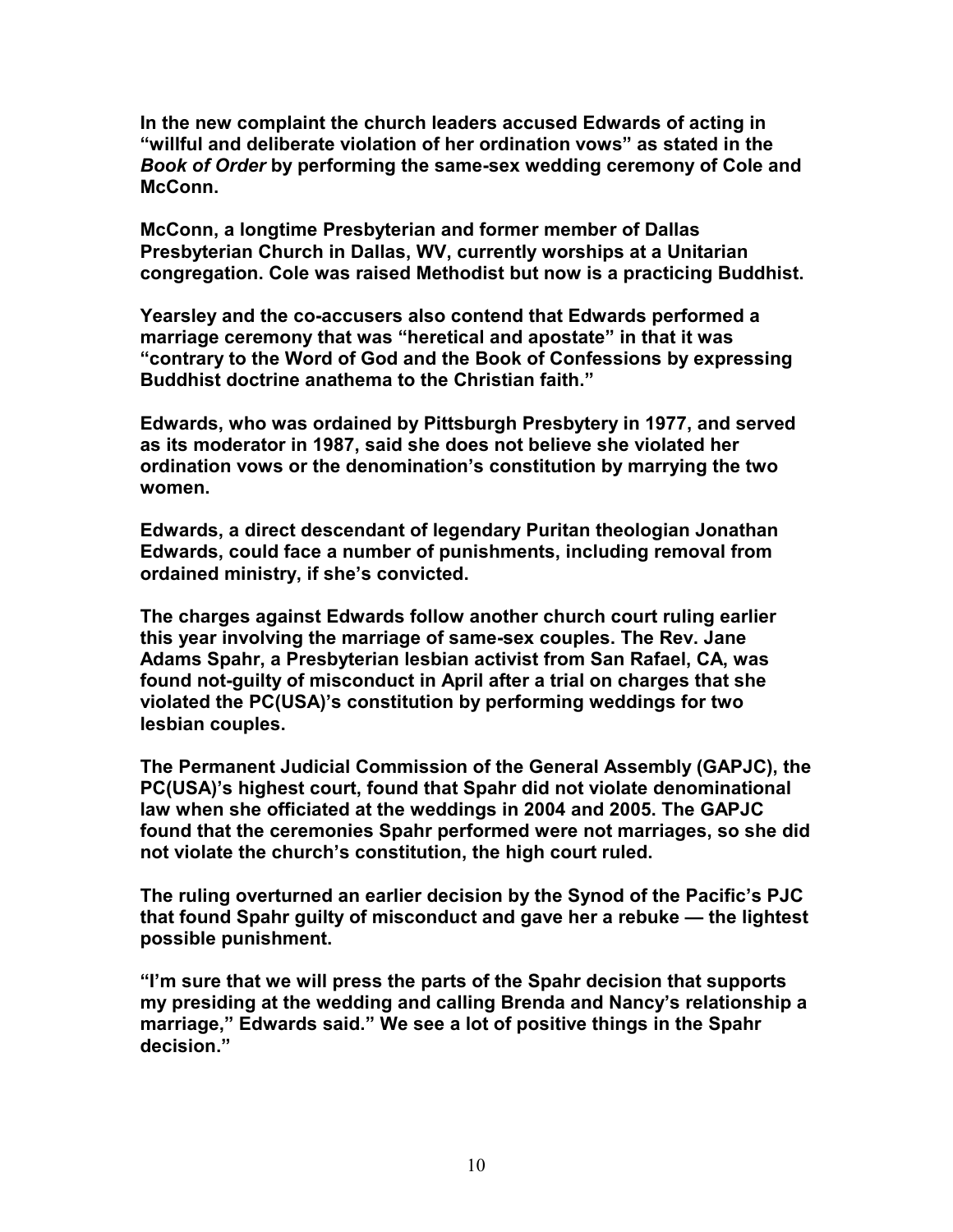**Yearsley said he plans to attend Edward's trial in October if he can possibly make it to the proceedings in Pittsburgh.** 

**(continue to the next article)**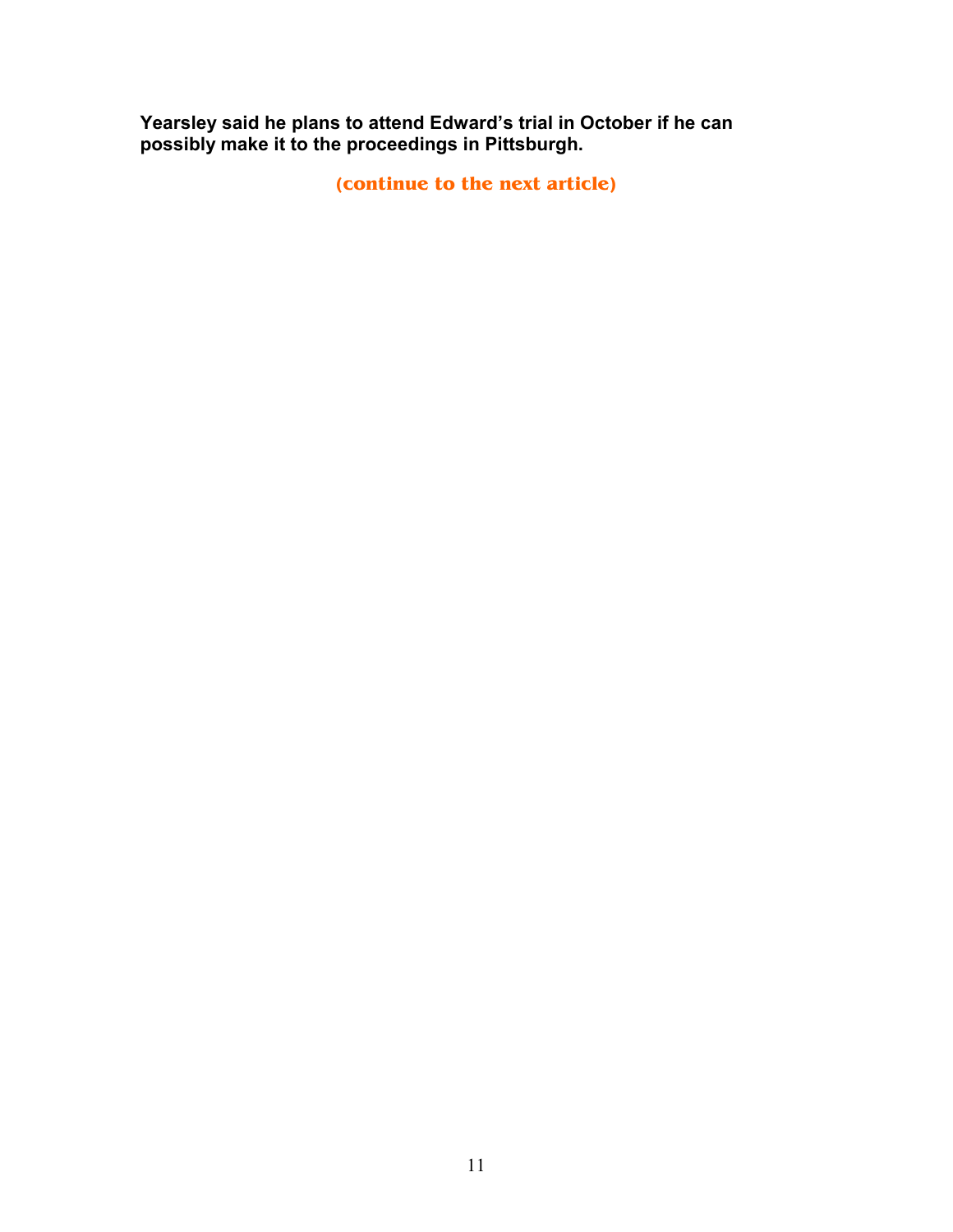$\mathscr{A}\mathscr{R}\mathscr{P}$ Talk $(10.4)$ 

**EDITOR'S COMMENTS: Many thanks to Rev. Vaughn Hathaway, First Presbytery (ARPC), for this article by Dr. Gerstner. According to Mr. Hathaway, he found the article when it was published in 1991 in the March issue of The Presbyterian Advocate, a publication of the Concerned Presbyterians of the PCA.** 

**Some of us knew Dr. Gerstner. He was slow in withdrawing from the PC(USA). I remember a conversation about 1978 when I asked him why he didn't withdraw to the ARPC. I found out that he wasn't happy with us either. I learned that asking Dr. Gerstner questions could result in self-sacrifice.** 

**This article is dated, but it is appropriate. Remember, in 1991 the PC(USA) had not reached it present level of disgust and infamy.** 

**Some of the formatting and punctuation in this article are odd. With the exception of the font, I have left it as I found it.** 

Charles W. Wilson)

## THE MARKS OF THE CHURCH APPLIED TO THE PCUSA

**by John Gerstner March, 1991, The Presbyterian Advocate**

 **The traditional marks or tests of the presence of a true church are three in number. The first is the Word; the second, sacraments; and the third, church discipline. If it is a true church, the Word of God is soundly preached, the sacraments properly administered, and discipline effectively applied.** 

 **I will apply these three marks of a true church to see if the PCUSA (Presbyterian Church U.S.A.) is such. Of course, the PCUSA claims to be a true (Presbyterian) church and to possess the three marks. Virtually all organized "churches" claim the same, but many do not pass the "tests." Does the PCUSA?**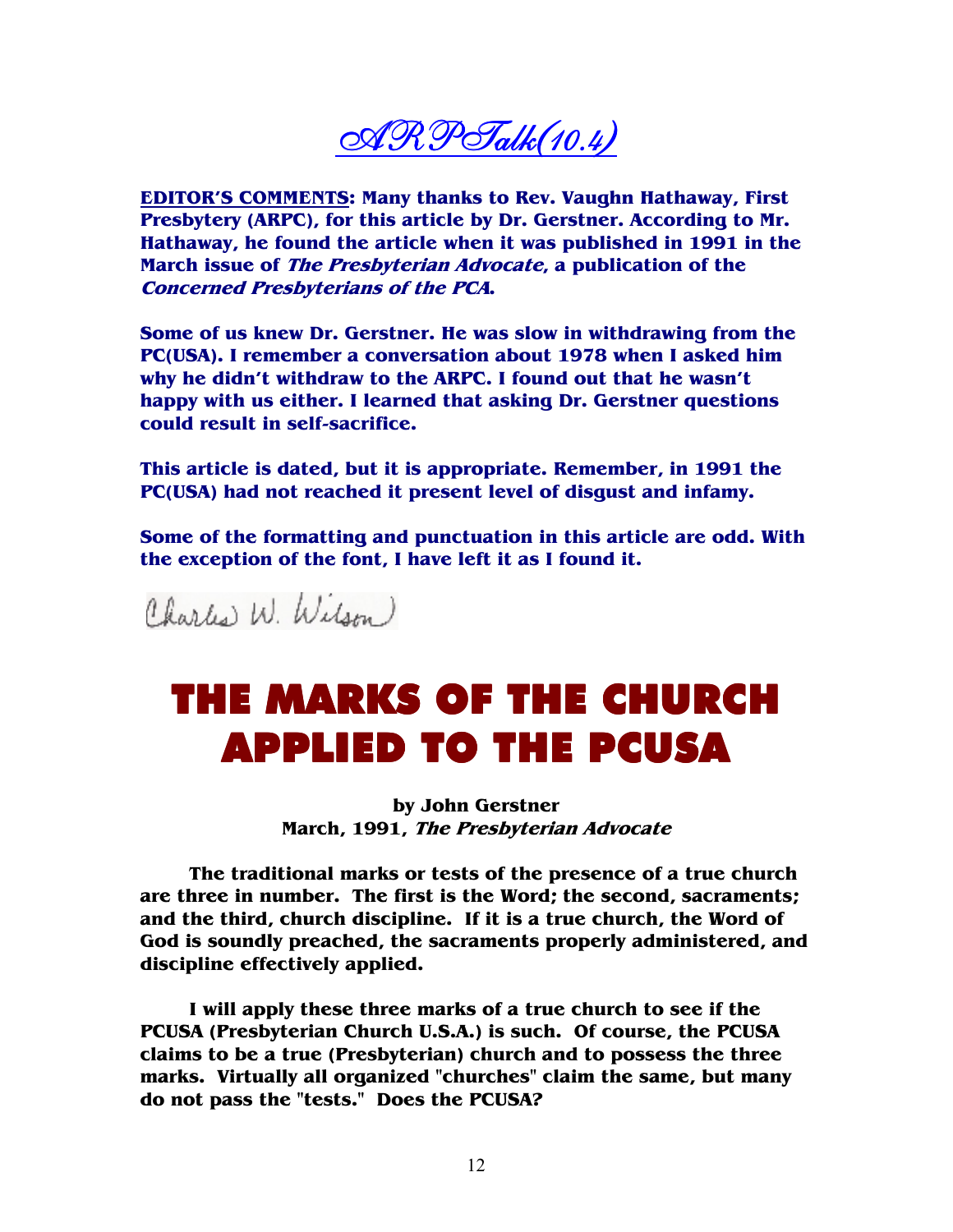**I. Does the PCUSA preach the Word of God?** 

 **The PCUSA does not even acknowledge the existence of the Word of God infallibly inspired and inscripturated. Nowhere in her Book of Order does she refer to the Scripture as inspired, infallible, inerrant.** 

 **When the PCUSA is being precise, it does not even refer to the Bible as the Word of God. Jesus Christ is the Word of God, and the Scriptures only a "unique and authoritative" witness to the Word of God (Christ). Scripture is not even infallible, but merely a "unique and authoritative" witness. It is not inspired by the Spirit, but made by Him to be this witness and "God's Word to you" (not objectively so).** 

 **"These confessional statements are subordinate standards in the church, subject to the authority of Jesus Christ, the Word of God, as the Scriptures bear witness to him" (G-2.0200). [In this study, the three parts of the Book of Order are: G - Form of government, D - Rules of Discipline, S - Directory for the Service of God.] "Do you accept the Scriptures of the Old and New Testaments to be, by the Holy Spirit, the unique and authoritative witness to Jesus Christ in the church universal and God's Word to you?" (G-14.0207). We notice even the unique and authoritative witness is "by the Holy Spirit . . . God's Word to you." It is not in itself, but only "by the Spirit," God's Word "to you."** 

 **These are precise and deliberate statements suggesting that, when the Book of Order is defining the Bible, it is not as the Word of God, properly speaking. Occasionally, almost as a slip of the tongue, the Bible is called in traditional language the Word of God, or simply "Word." For example, "The pastor is responsible for studying, teaching, and preaching the Word . . . (G-6.0202), where "Word" undoubtedly but inconsistently means Scripture. However, in the creeds of our Book of Confessions, the Bible is the very Word of God. For example, The Westminster Confession of Faith speaks of "Holy Scripture, or the Word of God written . . ." (Chapter 1, 2). Essentially the same doctrine is found in The Scots Confession, XVIII, XIX.** 

 **Even the amended Confession of 1967 refers to "The Holy Scriptures, which are received and obeyed as the word of God**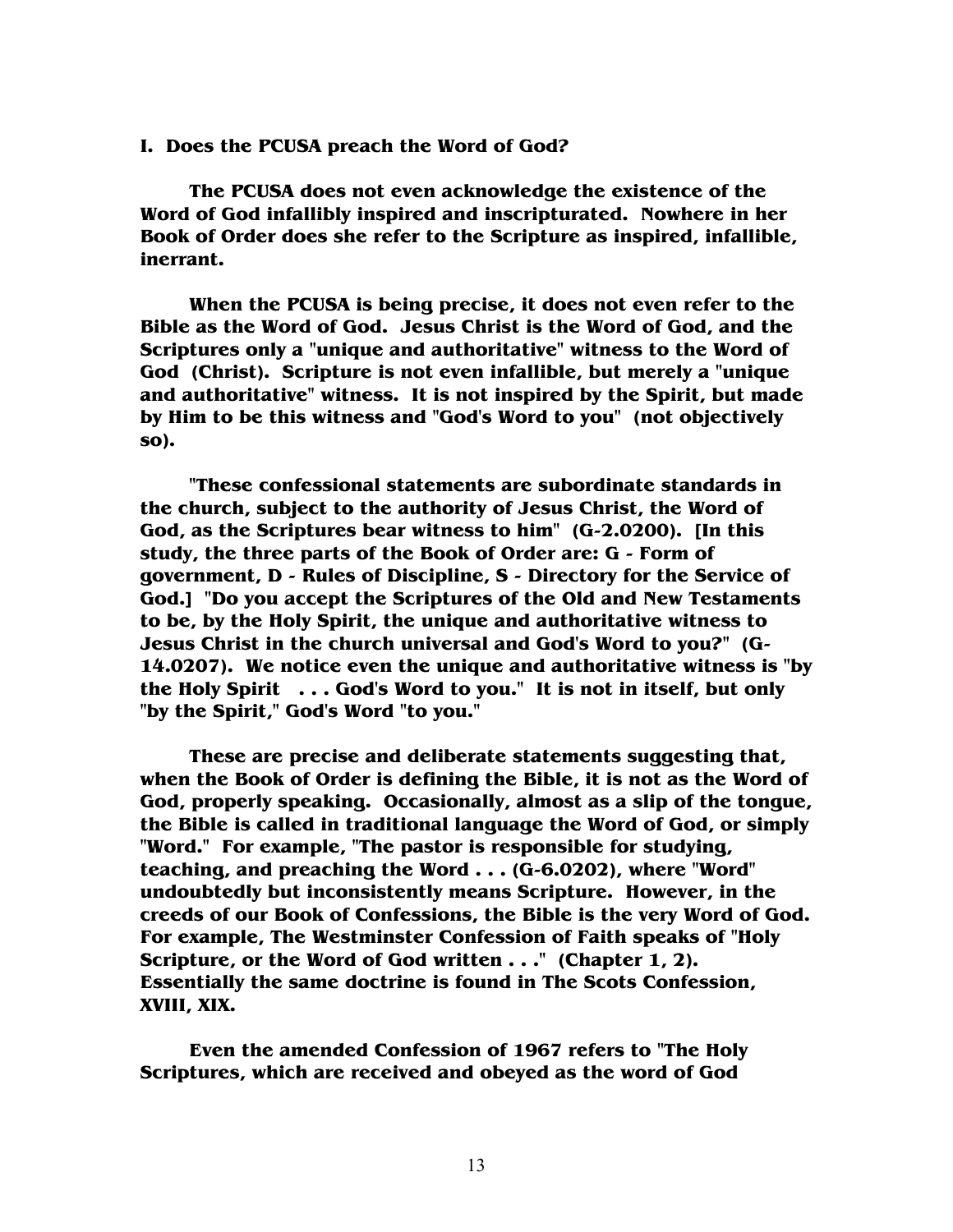**written." (9.27) However, in 1967 they were only "received and obeyed" as such. They were not affirmed to be such.** 

 **To the PCUSA's credit, it does assert that the Scriptures alone "gives principles to guide" (G-2.0400). What these scriptural principles which guide are remains unstated, however.** 

 **We may note here that the Book of Confessions is not subscribed or required, in whole or part, to be believed by PCUSA officers. Rather, officers must promise to "be instructed and led by those confessions . . ..." (G-14.0208). What that means is nowhere in the Constitution defined, though it is asserted that the church can discipline one who rejects the "faith of the confessions" (G-2.0200). What that means - "faith of the confessions" - is not defined either. It is also asked of the would-be officer, "Do you sincerely receive and adopt the essential tenets of the Reformed faith as expressed in the confessions . . . ?" (G-14.0208). But "essential tenets" are not listed, "adopt" is not a synonym for believe, and the officer is still only "guided" by, not committed to, these tenets.** 

 **Traditionally in Presbyterian churches, The Westminster Confession of Faith and the Larger and Shorter Catechisms were subscribed, not propositionally, nor in substance only, but as the "system of doctrine" required to be believed by would-be officers.** 

 **Thus the:** 

### **MANUAL FOR CHURCH OFFICERS AND MEMBERS OF THE GOVERNMENT, DISCIPLINE, AND WORSHIP OF THE PRESBYTERIAN CHURCH IN THE UNITED STATES OF AMERICA**

### **Thirteenth Edition**

**Published for the Office of the General Assembly by the Publication Division of the Board of Christian Education of the Presbyterian Church in the United States of America 1945** 

**The main features of the Presbyterian System, as contained in the Westminster Standards, and more especially in the Confession of Faith, are its views in theology, duty, worship, and government. Concisely stated, they are as follows:** 

### **Theology**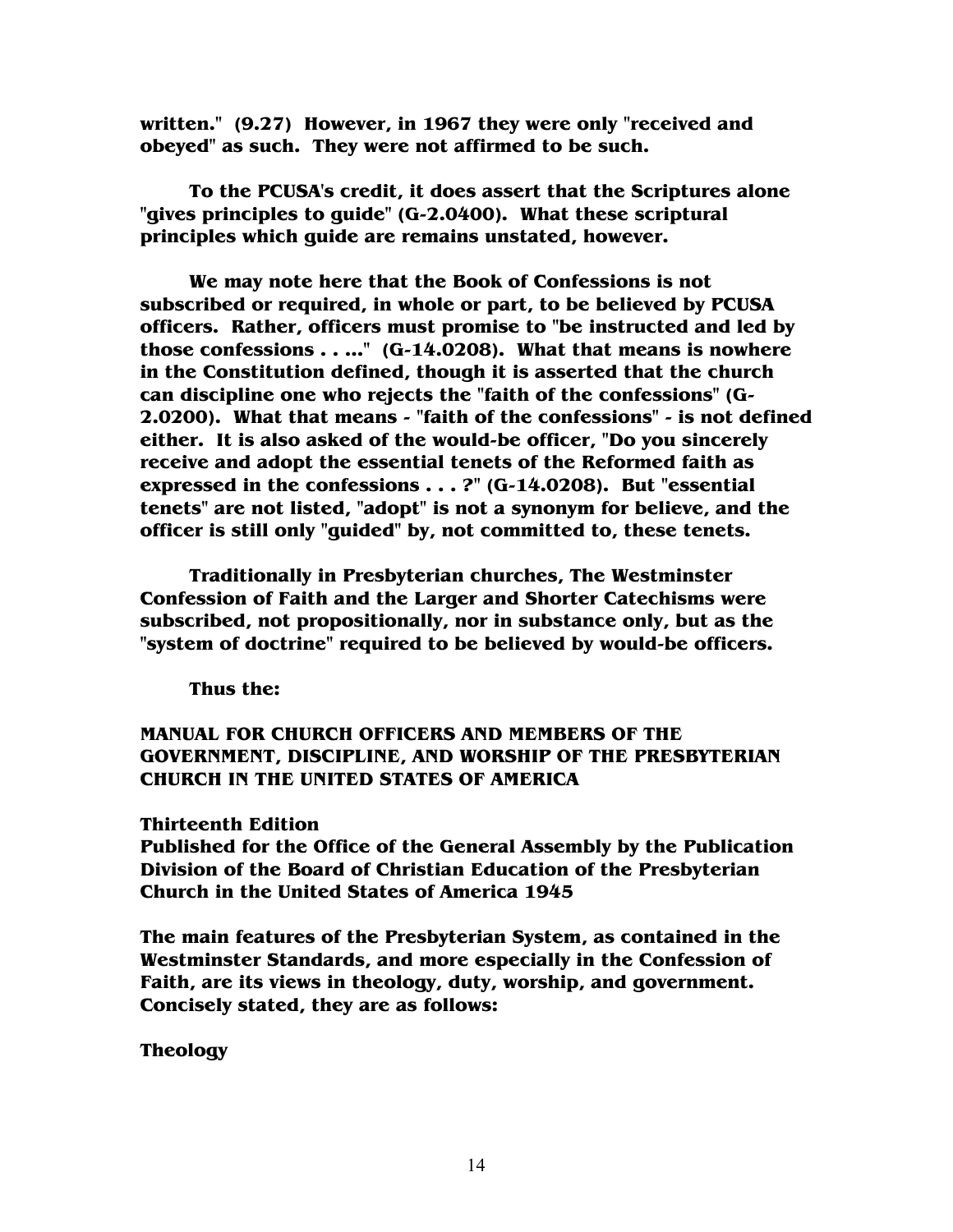**The fundamental feature of the Presbyterian System is a body of theology, or a statement of what we are to believe concerning God, in himself, and in his relations to man. The name "Calvisintic" has been applied to this theology in general, yet the Standards contain three great theological elements, which, with the doctrines classified under them are as follows:** 

**1. The General Christian Element. -- The general Christian doctrines set forth in the Confession affirm reverently and emphatically that God is; that he exists as a Trinity, Father, Son, and Holy Ghost, three persons yet one God, the same in substance, equal in power and glory; that he is the eternal, infinitely holy, wise, good, omniscient, omnipresent, and omnipotent Spirit; that from all eternity he planned his universe, with all things therein; that he created all things, that he governs all things; that the free will of man is his gift, involving man's responsibility to his Creator; that he permitted sin, and has fixed his punishment; that salvation from sin is by Him of whom it is written, "God so loved the world, that he gave his only begotten Son, that whosoever believeth in him should not perish"; that all men shall rise one day from the dead, and shall receive at the bar of God the awards of final destiny. These doctrines, in their general form, however they may vary in particulars, are held universally by those persons entitled to be called Christians.** 

**2. The Protestant Element. -- The chief Protestant doctrines of the Confession are those of the supremacy of the Holy Scriptures as the supreme and infallible rule of faith; the supreme lordship of God over the conscience; the vicarious sacrifice and sole mediatorship of Christ; the justification of the penitent sinner by faith alone; the passing of saints at death immediately into heaven, and their instant and complete perfection in the state of glory. These doctrines unite evangelical Protestants into a vital oneness of faith.** 

**3. The Calvinistic Element. -- The third element in the confessional system is that which may be called the distinctively Calvinistic. In one sense the entire system is Calvinistic, for it recognizes the sovereignty of God as its controlling idea from first to last. From another viewpoint, however, the doctrines composing this third element are the differentiating features which separate Calvinists from other evangelical Christians. These doctrines historically bear the name of the five points of Calvinism, and are: (1) Unconditional as opposed to conditional predestination; (2) definite atonement or particular redemption as opposed to indefinite atonement; (3) total as opposed to partial depravity; (4) efficacious as opposed to**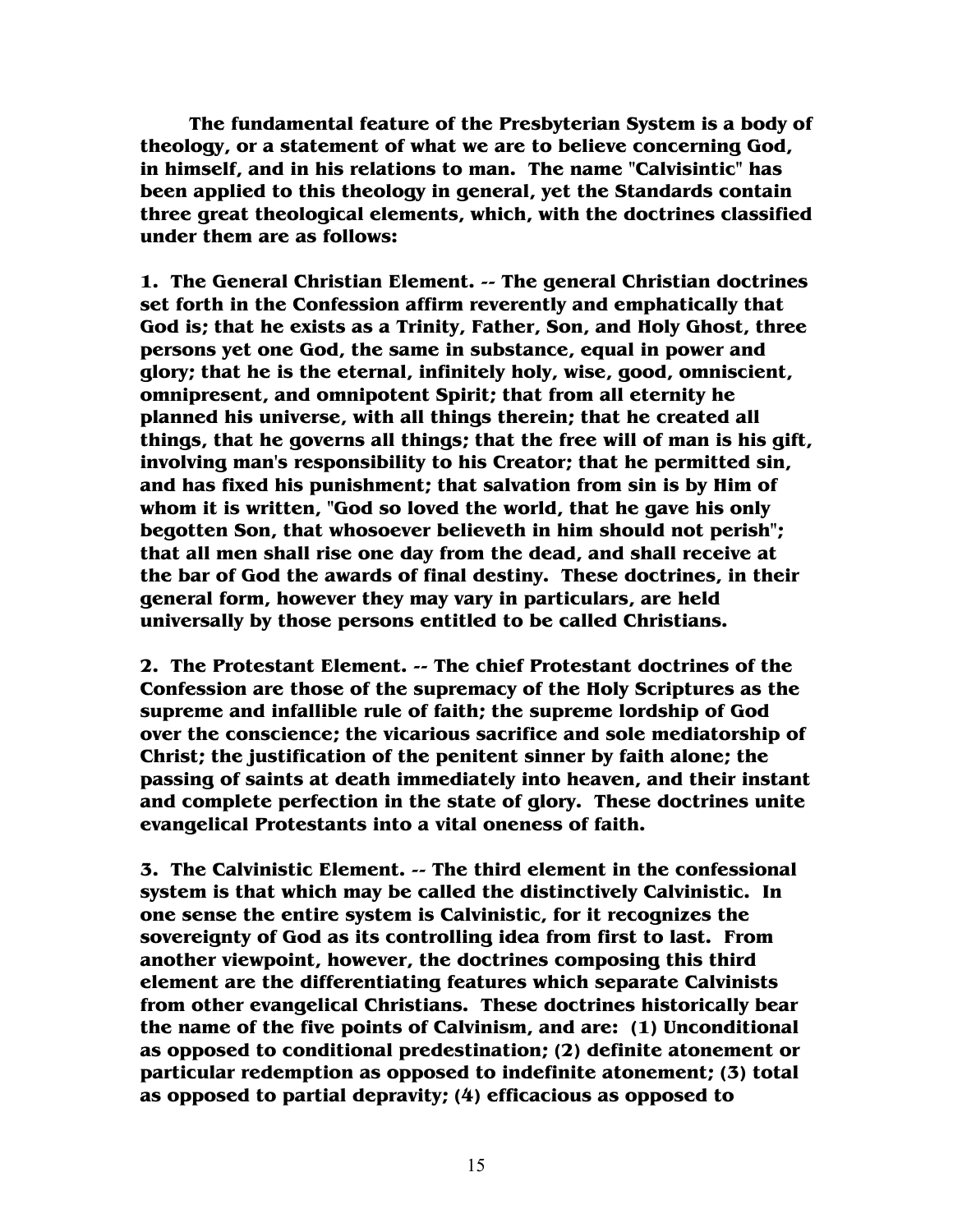**uncertain grace; (5) final as opposed to partial perseverance. These five points are the affirmation of the sovereignty of God in its relation to the salvation of the individual. Presbyterians declare in regard to every true Christian that his salvation is not a reward for faith, but that faith and salvation both are gifts of God; that each believer is the object of a peculiar, definite, gracious, costly, victorious, and everlasting love; that the power of and tendency to sin in man is of such a nature that he is utterly unable to save himself; that the regeneration is an act of God, and of God alone -- a sinner cannot be both father and child; that when the Spirit of God moves efficaciously in the human soul, the new life must result; and that the soul whom God hath loved in Jesus Christ he loveth to the end, the regenerate person not being of the number of those "who draw back unto perdition; but of them that believe to the saving of the soul." [p. 32ff]** 

 **Nothing like such an historic commitment to Calvinism is even approached by the contemporary PCUSA Constitution. No PCUSA officer is required to be a Calvinist unless "instructed and led by" means committed to as something believed to be the truth of God. This is certainly not the understanding of the overwhelming majority of officers in the PCUSA today.** 

 **"Instructed and led"-by-subscription has been the way the PCUSA cut itself loose from its historic Calvinistic moorings. In doing so, it set out anchorless, free of reformed, of evangelical, or even catholic moorings, into the open sea battered by every wind of pluralistic doctrine.** 

 **It is no wonder that the PCUSA has lost money, members and integrity. No one will deny the loss of members and money. But, some will ask, "integrity"? Integrity is lost when a church continues to call itself Presbyterian and reformed though constitutionally it is no longer Presbyterian, Protestant, or even Catholic in its affirmation of faith binding on its leaders.** 

 **When the PCUSA Assembly in 1967 adopted The Book of confessions, she became a non-confessing church. Adopting many confessions the way we "adopted" them made us a non-confessing church. As I wrote in "Christianity Today," December of the same year, so far as our many confessions were concerned, we were the most orthodox denomination in history. That was confessions-wise. Subscription-wise, we did not affirm our belief in one of those confessions.**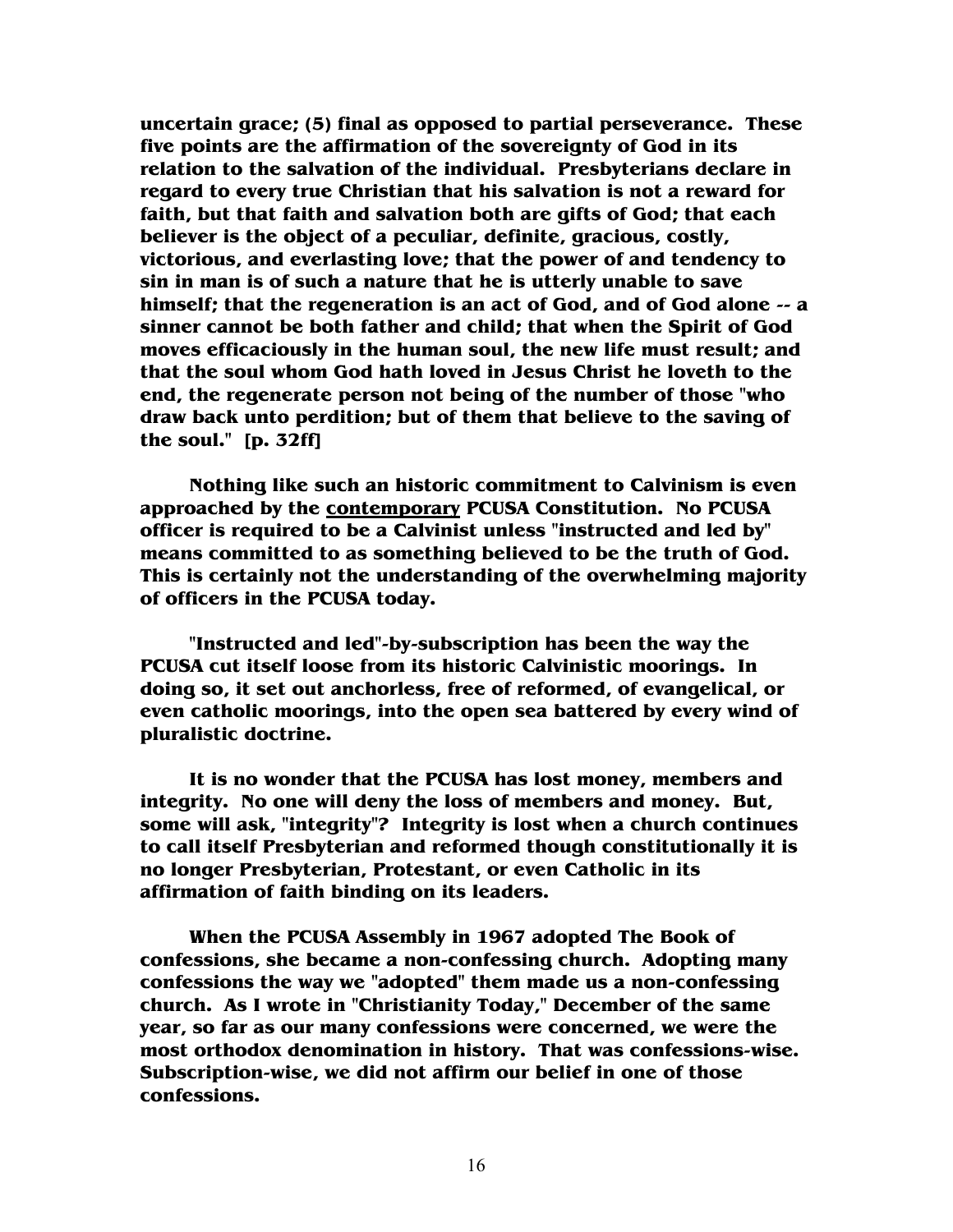**We can only sadly conclude that the PCUSA miserably fails the first, the doctrinal, test of a church. Our church neither confesses the Bible to be the inspired Word of God, nor does it teach (officially) the Bible's catholic, evangelical or reformed principles as binding on any of its ordained ministers. One need only read "Monday Morning" magazine regularly through the years to see every conceivable variety of doctrine held by its ministers, without any fear whatever of a heresy trial. The PCUSA practices the pluralism it preaches.** 

 **I am not denying that the PCUSA affirms here and there its reformed character. "Ecclesia reformata semper reformanda" (G-2.0200).** 

 **What I am saying is that she nowhere defines "reformed," or anywhere in the Book of Order lists one -- not to mention all five – of its principles. The one specifically reformed doctrine mentioned by the Book of Order is "election" (G-2.0500). However, it is stated in such an ambiguous way that any anti-reformed Christian could readily affirm it. Moreover, believing even that ambiguity is not mandatory. The very word, "predestination" -- Presbyterianism's best-known doctrine -- is nowhere to be found in the entire Book of Order.** 

 **If preaching of the Word of God is the first and most fundamental work of a true church, the PCUSA is not a true church.** 

**II. Does the PCUSA properly believe in and administer the sacraments?** 

**1. The nature of the sacraments.** 

 **The PCUSA misunderstands the nature of the two sacraments, baptism and the Lord's Supper. Baptism, it believes, brings salvation; and the Lord's Supper unites any recipient with Jesus Christ. The constitution does not use the traditional language of sacerdotal churches, ex opere operato, but it approximates that thinking.** 

 **Infant baptism is a sign and seal that recipients are "heirs of the covenant" (S-3.0300 Parents are to have faith in the child's salvation "as your own" (ibid). The baptized child is a "member of the household of faith," and God will bring the child to accept salvation**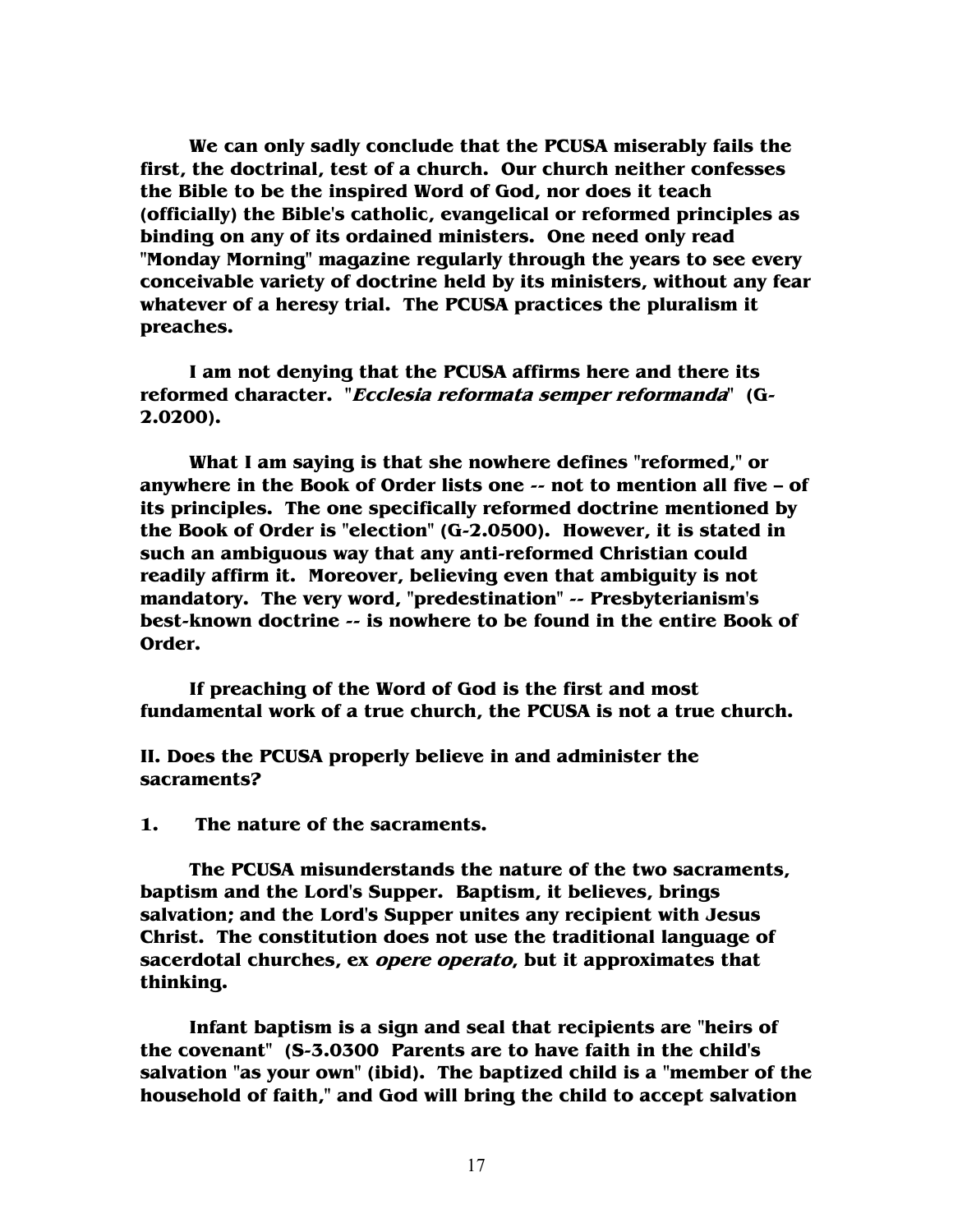**(ibid). This last expression, which says that the baptized child will be saved, is incompatible with the others which say the child is saved. In common with them, however, it does guarantee the salvation of the baptized child sometime in the future (a delayed ex opere operato). According to S-3.0400, God "gives the baptized ones the Holy Spirit . . . .."** 

 **Not only is infant baptism effective to salvation, but believer's baptism is as well. "God gives the baptized ones the Holy Spirit, whose life within them enables them to share the reconciling work of Christ, and finally to share with him the victory" (S-3.0400). This is also much closer to ex opere operato because it seems to say that, at the time of baptism, the Holy Spirit "enables" (regenerates?) "them." It is to be remembered that the Roman Catholic doctrine of ex opere operato, properly understood, does not claim any regenerating power in the water of baptism, but in the Holy Spirit, who is supposed to work at the time of baptism (baptismal regeneration).** 

 **So the PCUSA Constitution sees baptism as something that it is not. Instead of being a mere sign and seal (signifying the meaning and divinely sealing it to the recipient if he is, or when he becomes, regenerate), PCUSA baptism conveys by the Holy Spirit what it signifies and seals.** 

 **With respect to the Lord's Supper, the same -- if not nearer - approach to ex opere operato teaching defines the nature of that sacrament also. "The breaking of the bread and the pouring of the wine show that Christ gave his own body to be broken and his life to be poured out on behalf of humanity, in the offering of himself on the cross. The distribution and partaking of the elements show the reality of believers' union with Christ by faith and their willingness that Christ's presence should abide in them" (S-3.0500). All that the distribution and partaking actually show is the recipients' profession of faith in and union with Christ. But for the PCUSA, they show the reality of the professed believers' union with Christ.** 

 **One may think that I am unfair here because the statement speaks of the "believers'" union with Christ. But the statement says that the "distributing and partaking of the elements" show the believers' union with Christ, which they certainly do not do. Some partakers eat and drink "condemnation," not union with Christ (I Cor. 15:19).**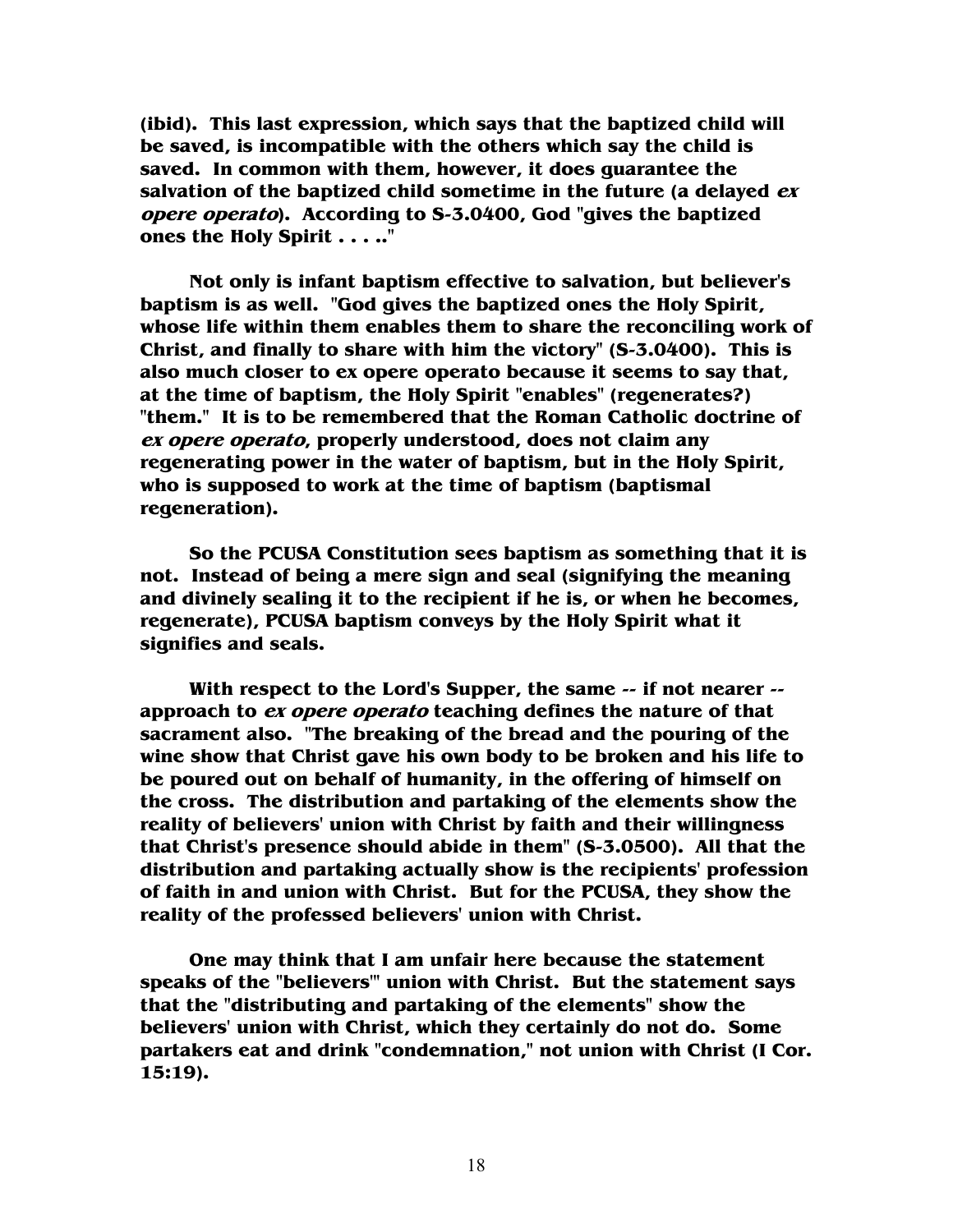#### **2. The Administration of the Sacraments**

 **Sad as is the PCUSA's misunderstanding of the nature of the sacraments, its administration of them is even worse. The PCUSA administers both sacraments to those to whom they do not belong.** 

 **First, the PCUSA administers infant baptism to those God does not specify. According to the Scriptures, at least one parent must be a believer if the child is to be "holy," (I Cor. 7:14), that is, set aside to the Lord as signified and sealed by baptism. In the PCUSA, both parents of baptized children may be "inactive members" who must, as we shall see, be unbelievers. In G-5.0202, it is stated that "active members" (professed believers) could and should present their children for baptism. According to G-0203, the same privilege belongs to inactive members. "An inactive member of a particular church is a member who does not participate actively in the church's work and worship. An inactive member is entitled to all the rights and privileges of an active member except the right to speak in the meetings of the congregation and to vote and hold office." So an inactive member is permitted to have his children baptized. That privilege is not removed.** 

 **But an "inactive member" implicitly is an unbeliever. He is defined as one "who does not participate actively in the church's work and worship." This inactivity must have been for at least two years for an active member to be "removed by the session . . ." (G-10.0302) to inactive membership. Surely, this amounts to a definition of a non-believer, unless the PCUSA teaches antinomianism. It is the equivalent of excommunication, except that the PCUSA does not bar from communion simply for unbelief, as we shall see even more clearly below.** 

 **The "inactive member" is a disciplined, one-time active member whose behavior -- "by their fruits you shall know them" (Matt. 7:16) - shows him to be an unbeliever. Nevertheless, and notwithstanding, he may have his children baptized. Thus the PCUSA authorizes the baptism of children of unbelieving parents. For Paul, at least one parent had to be a believer for the child to be "holy." None is necessary for the PCUSA.** 

 **So far as I know, we do not have any Mafia hit-men who are baptized, non-believing communing members under the pastoral care of the PCUSA. There is nothing to prevent this. If nonhomosexual hit-men were to become active members and apply for**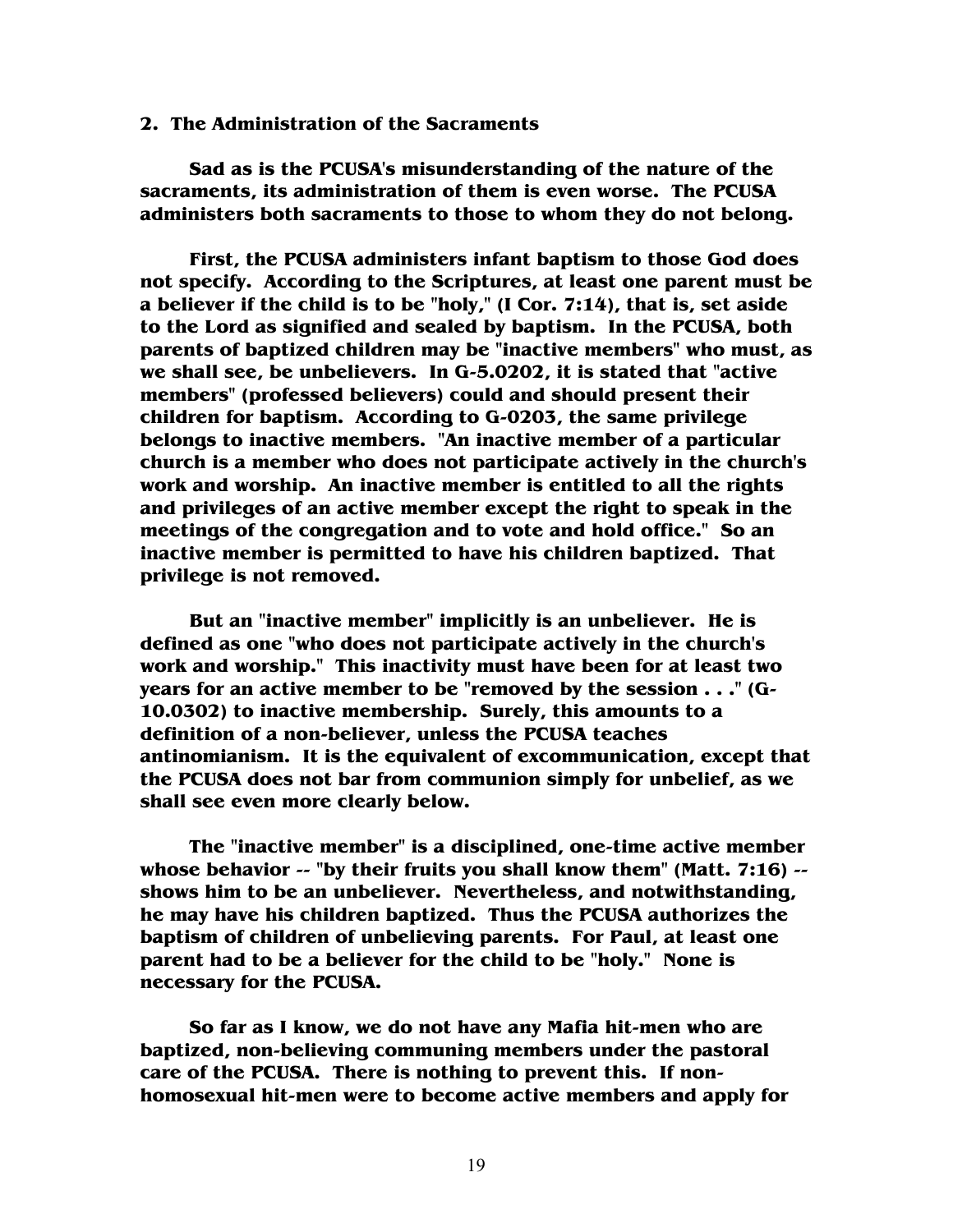**ordination, a special task force might be appointed to study the matter for a couple of years. Probably the General Assembly would declare, by an overwhelming majority, that hit-men may not be ordained to the ministry of the PCUSA.** 

 **Admitting unbelieving adults to the Lord's Supper is implicit and explicit, but admitting unbelieving children is even more strongly emphasized by the Form of Government of the PCUSA. "A baptized member of a particular church is a person who has received the Sacrament of Baptism and who has been enrolled as a baptized member by the session but who has not made a profession of faith in Jesus Christ as Lord and Savior. Such baptized members are entitled to the pastoral care and instruction of the church, and to participation in the Sacrament of the Lord's Supper" (G-5.0201). Children are not only entitled to the Lord's Supper, but "the session shall counsel the families under its care to prepare their baptized children for participation in the Lord's Supper" (S-3.0400). Thus, unbelieving baptized children are not only permitted to sin by receiving the Lord's Supper; they are encouraged by the session to do so.** 

 **So the sacred privilege of the Lord's Supper is given to the "dogs." Some will immediately respond: "Yes, and Christ did the same. He gave His blessing reserved for His children to a Syro-Phoenician 'dog'" (Mark 7:26ff). But from that narrative, it is clear that Christ gave His blessing (healing) to a one-time unbelieving "dog," who by her faith proved herself to be a "child" of God. Anyone who by faith becomes a child of God is entitled to, according to Scripture and reformed doctrine, baptism and Eucharist for himself/herself, and infant baptism for the offspring. For the PCUSA, on the other hand, faith is quite unnecessary for Font or Table.** 

 **An objection to this interpretation of the PCUSA administration of the sacraments of the Lord's Supper may arise from the description of administration in S-3.0500d: "The minister shall invite to partake of the Sacrament (of the Lord's Supper) all those who are active members . .... The invitation shall include baptized children who are being nurtured and instructed to participate with an understanding of the significance of the invitation to the Lord's Table and of their response in faith. Yet, those who are unprepared, who are self-sufficient and unrepentant, should be warned not to come to the Holy Table."**